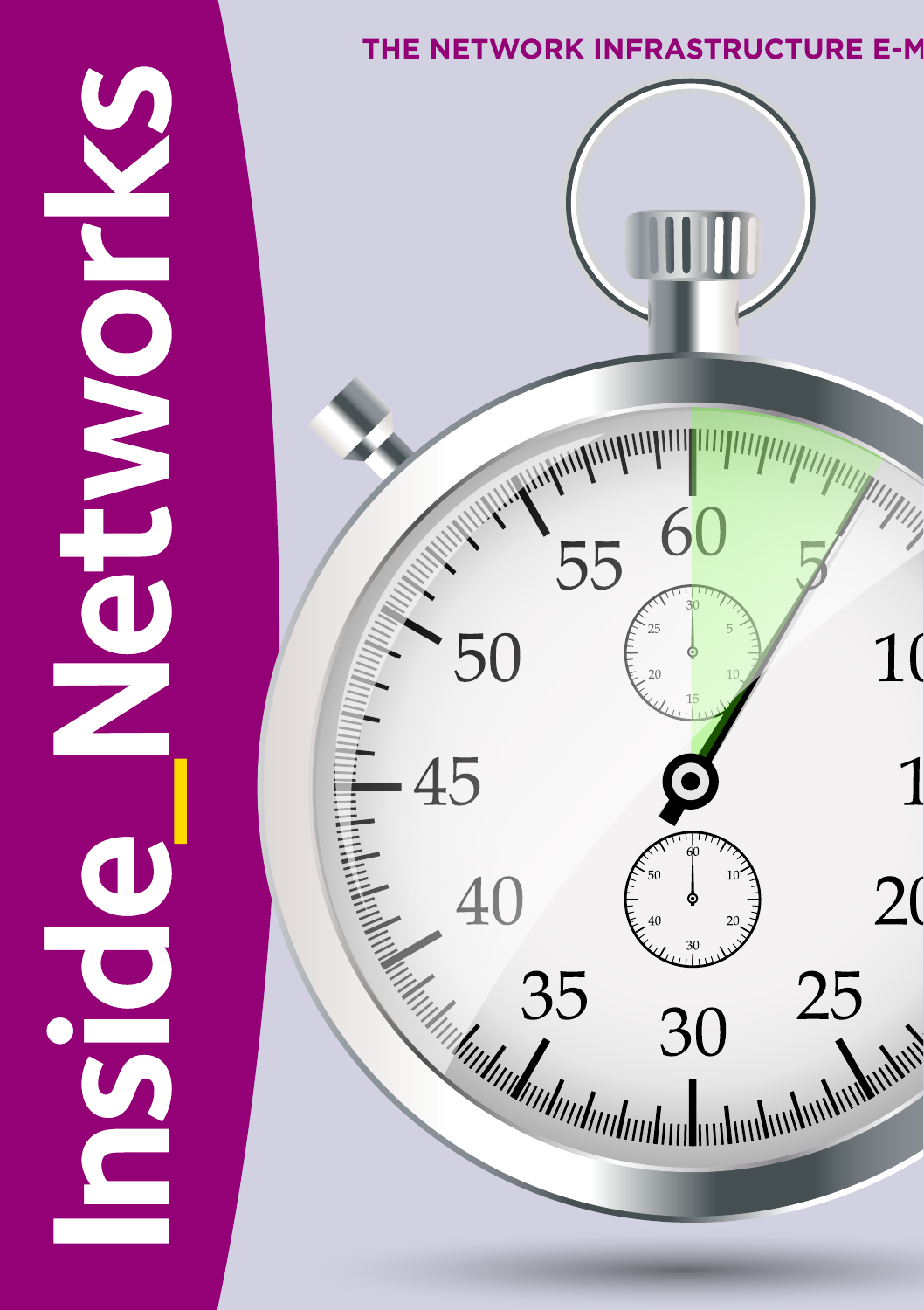**AGAZINE WWW.INSIDENETWORKS.CO.UK** 

# JUL 21

## THE LATEST DEVELOPMENTS IN COPPER CABLING **STANDARDISATION** Bringing you up to speed

# Efficiency drive

IMPROVING ENERGY MANAGEMENT IN EDGE DATA CENTRES

# Think again

IS THE SCEPTICISM SURROUNDING DCIM JUSTIFIED?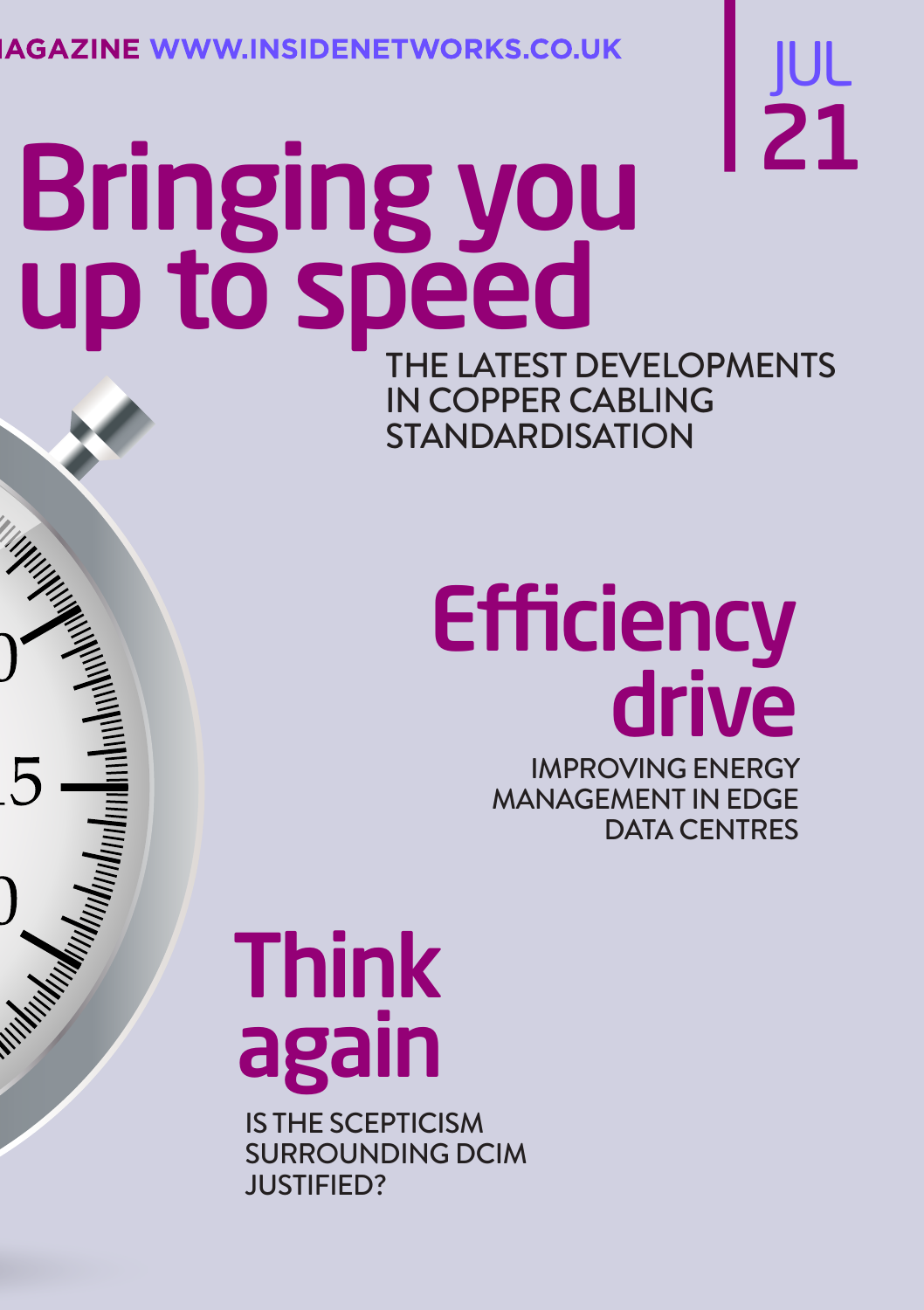## Time to take another look

Despite its supposed benefits, there remains a degree of scepticism about data centre infrastructure management (DCIM) solutions and there are conflicting views about its true worth. Inside\_Networks has assembled a panel of industry experts to examine whether the perception of DCIM can be improved and what needs to happen for it to meet expectations

By helping data centre managers monitor, manage, automate and optimise their IT estates, DCIM can enhance energy efficiency, save money, assist with the deployment of new equipment, and optimise moves, adds and changes. While this all sounds positive, after over a decade of development DCIM is still a controversial topic.

From the very beginning, DCIM promised much but often delivered little. Many DCIM systems were not correctly commissioned, leading to inaccurate monitoring and poor decision making,

while DCIM vendors didn't clearly define the solution. This led to expensive implementations that often failed to deliver a true return on investment (ROI).

So what does the future hold for DCIM and can it fulfil its potential? Inside\_ Networks has assembled a panel of experts to examine what must be done to improve its image and create a genuinely beneficial solution for managing data centre infrastructures.

 Don't forget, if you have a question that you would like answered **[CLICK HERE](mailto:rob@insidenetworks.co.uk)** and we'll do our best to feature it.

**IS THE SCEPTICISM SURROUNDING DCIM SOLUTIONS JUSTIFIED AND HAVE VENDORS FAILED TO COMMUNICATE A CLEAR AND COMPELLING VALUE PROPOSITION? WHAT NEEDS TO HAPPEN IN ORDER TO REINVIGORATE THE DCIM SECTOR SO THAT IT CAN FULFIL ITS POTENTIAL?**